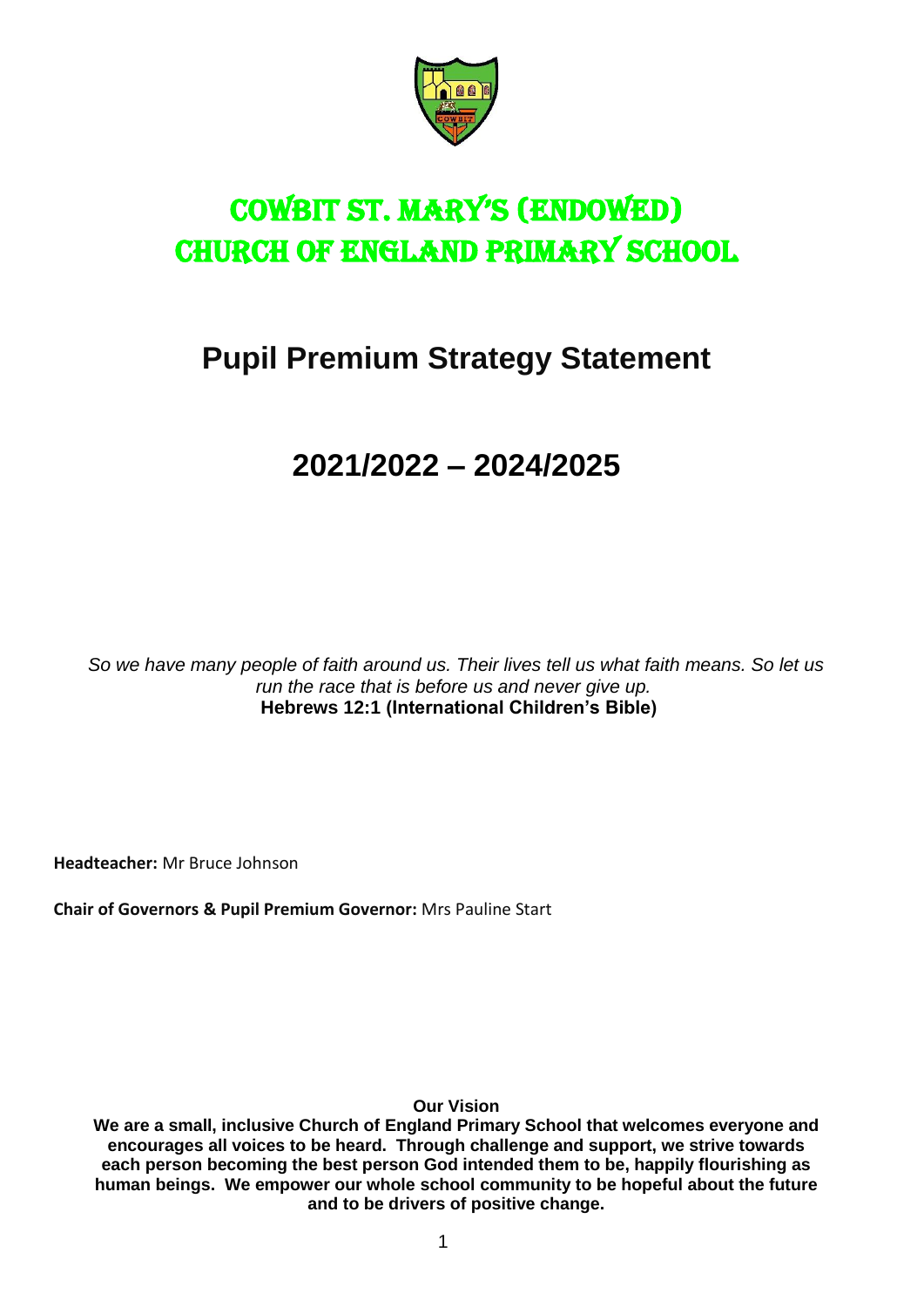This statement details our school's use of pupil premium (and recovery premium for the 2021 to 2022 academic year) funding to help improve the attainment of our disadvantaged pupils.

It outlines our pupil premium strategy, how we intend to spend the funding in this academic year and the effect that last year's spending of pupil premium had within our school.

## **School overview**

| <b>Detail</b>                                                                                             | <b>Data</b>                                              |
|-----------------------------------------------------------------------------------------------------------|----------------------------------------------------------|
| School name                                                                                               | Cowbit St Mary's Cof E<br>Primary                        |
| Number of pupils in school                                                                                | 77                                                       |
| Proportion (%) of pupil premium eligible pupils                                                           | 32% (funding based on<br>17 from January 2021<br>Census) |
| Academic year/years that our current pupil premium<br>strategy plan covers (3 year plans are recommended) | 2021/2022 to<br>2024/2025                                |
| Date this statement was published                                                                         | December 2021                                            |
| Date on which it will be reviewed                                                                         | <b>July 2022</b>                                         |
| Statement authorised by                                                                                   | <b>Bruce Johnson</b><br>Headteacher                      |
| Pupil premium lead                                                                                        | <b>Bruce Johnson</b>                                     |
| Governor / Trustee lead                                                                                   | Pauline Start, lead for<br>disadvantaged pupils          |

## **Funding overview**

| <b>Detail</b>                                                                                                                       | <b>Amount</b> |
|-------------------------------------------------------------------------------------------------------------------------------------|---------------|
| Pupil premium funding allocation this academic year                                                                                 | £22,865       |
| Recovery premium funding allocation this academic year                                                                              | £ 1,232       |
| Pupil premium funding carried forward from previous<br>years (enter £0 if not applicable)                                           | 0             |
| Total budget for this academic year                                                                                                 | £24,097       |
| If your school is an academy in a trust that pools this<br>funding, state the amount available to your school this<br>academic year |               |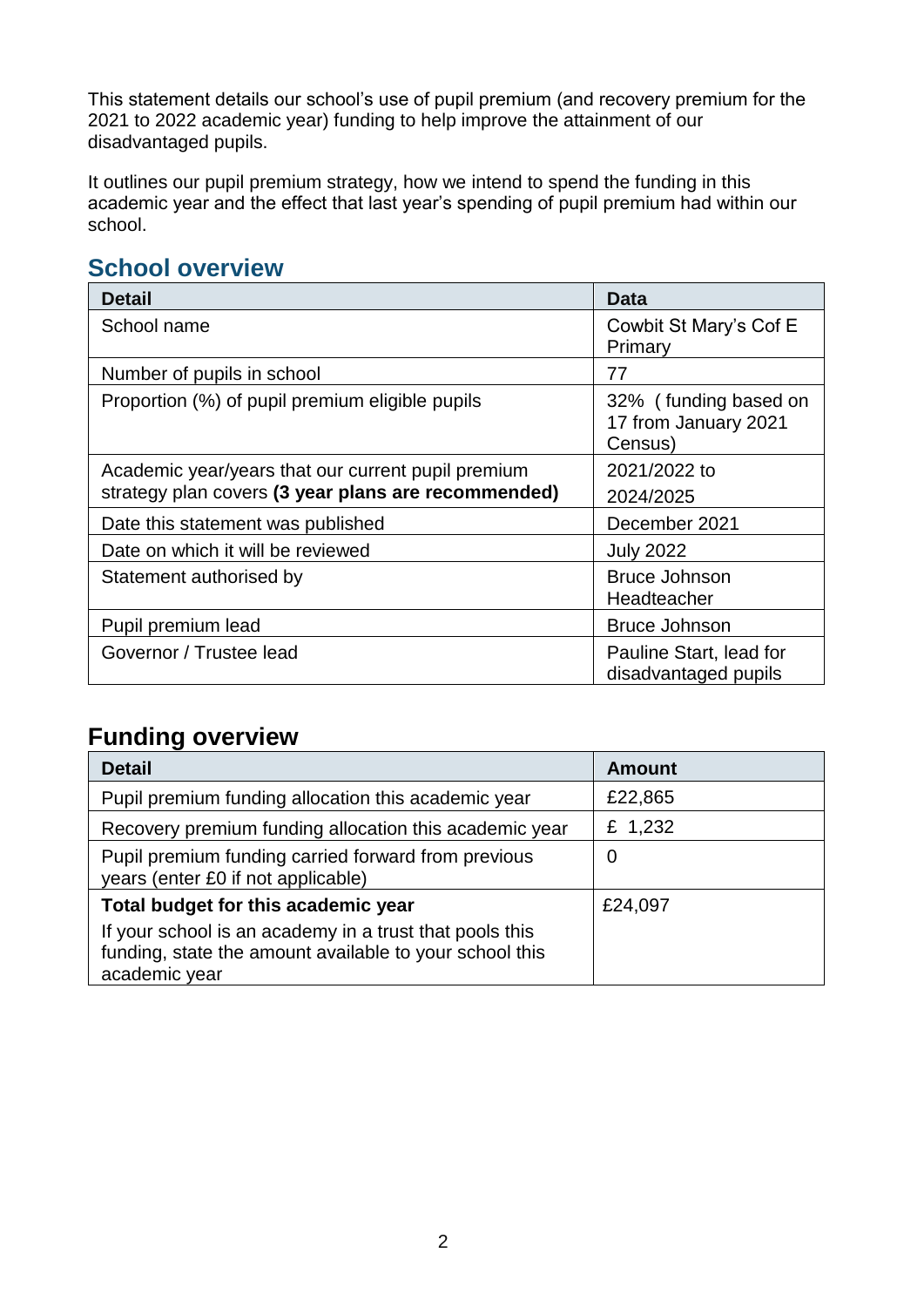# **Part A: Pupil premium strategy plan Statement of intent**

At Cowbit St Mary's C of E Primary School, our intention is that all pupils, irrespective of their background or the challenges they face, make good progress and achieve high attainment across all subject areas. The focus of our pupil premium strategy is to support disadvantaged pupils to achieve that goal, including progress for those who are already high attainers.

We will consider the challenges faced by vulnerable pupils, such as those who have a social worker or are young carers, low aspirations and limited life experience. The activity we have outlined in this statement is also intended to support their needs, regardless of whether they are disadvantaged or not.

High-quality teaching is at the heart of our approach, with a focus on areas in which disadvantaged pupils require the most support. This is proven to have the greatest impact on closing the disadvantage attainment gap and at the same time will benefit the non-disadvantaged pupils in our school. Implicit in the intended outcomes detailed below, is the intention that non-disadvantaged pupils' attainment will be sustained and improved alongside progress for their disadvantaged peers.

Our strategy is also integral to wider school plans for education recovery, notably in its targeted support through the National Tutoring Programme for pupils whose education has been worst affected, including non-disadvantaged pupils.

Our approach will be responsive to common challenges and individual needs, rooted in robust diagnostic assessment, not assumptions about the impact of disadvantage. The approaches we have adopted complement each other to help pupils excel. To ensure they are effective we will:

- ensure disadvantaged pupils are challenged in the work that they're set
- act early to intervene at the point need is identified
- adopt a whole school approach in which all staff take responsibility for disadvantaged pupils' outcomes and raise expectations of what they can achieve

# **Challenges**

This details the key challenges to achievement that we have identified among our disadvantaged pupils.

| <b>Challenge</b><br>number | <b>Detail of challenge</b>                                                                                                                                                                                                  |
|----------------------------|-----------------------------------------------------------------------------------------------------------------------------------------------------------------------------------------------------------------------------|
|                            | Limited range of vocabulary due to learning experiences and range of<br>vocabulary used on a daily basis.                                                                                                                   |
| $\mathcal{P}$              | Lack of motivation to work independently and confidently. This due to<br>lack of self-esteem or confidence in his or her own ability linked to emo-<br>tional, social and behavioural issues for some disadvantaged pupils. |
| 3                          | On entry data shows lower than non-disadvantaged children. There is<br>slower progress in basic skills in prime areas of learning and Literacy<br>and Mathematics.                                                          |
| 4                          | KS1 and KS2 disadvantaged children have underdeveloped stamina for<br>writing.                                                                                                                                              |
| 5                          | Attendance for all pupils. Gaps in attendance for disadvantaged children<br>particularly those from the wider community.                                                                                                    |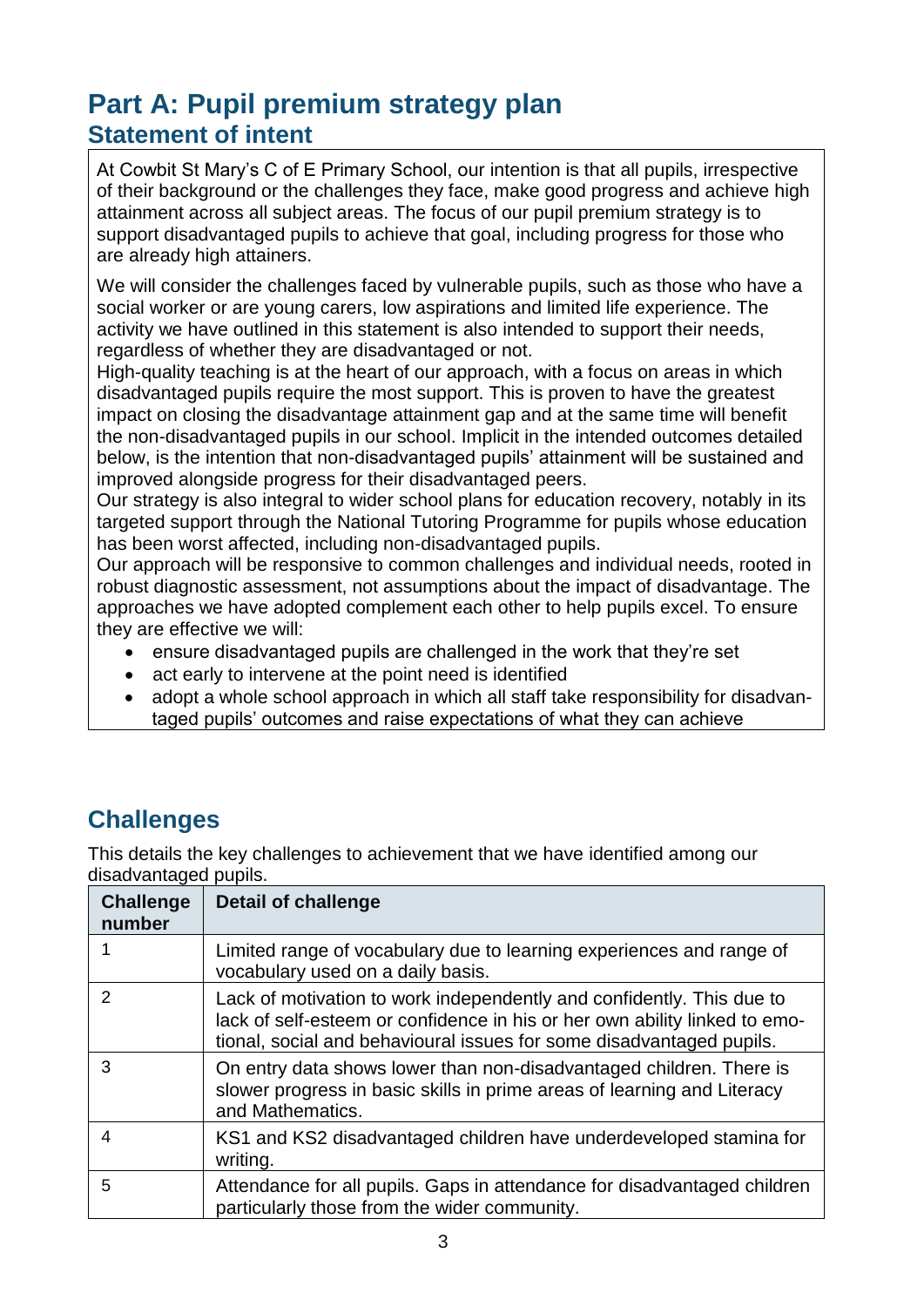# **Intended outcomes**

This explains the outcomes we are aiming for **by the end of our current strategy plan**, and how we will measure whether they have been achieved.

| <b>Intended outcome</b>                                                                                                                     | <b>Success criteria</b>                                                                                                                                                                                                                                                          |
|---------------------------------------------------------------------------------------------------------------------------------------------|----------------------------------------------------------------------------------------------------------------------------------------------------------------------------------------------------------------------------------------------------------------------------------|
| 1 Improved oral<br>language skills and<br>vocabulary among<br>disadvantaged pupils.                                                         | Assessments and observations indicate significantly<br>improved oral language among disadvantaged pupils. This<br>will be evident though a range of resources including:<br>school tracking, Neli, Mable Therapy feedback and teacher<br>reports.                                |
| 2. Gained confidence in<br>ability and improved<br>self-esteem thus<br>ensuring high levels of<br>achievement. (reaching<br>full potential) | Targeted pupils show perseverance and confidence to face<br>challenges both academically and personally.<br>Disadvantaged children show good progress from their<br>starting points thus closing the gap in attainment due to<br>their independent drive and determination.      |
| 3. Pupils make good<br>progress from baseline<br>in Prime areas, Literacy<br>and Maths.                                                     | RWInc Phonics Assessments All disadvantaged children<br>reach expected standard.<br>Those with high needs SEN/PP to show good progress<br>from starting point. NFER data in Maths to show increase in<br>pupils reaching expected attainment in Lower Ks1 and all<br><b>KS2.</b> |
| 4. Improved reading<br>and writing attainment<br>among disadvantaged<br>pupils.                                                             | All pupils continue to show good or better progress, closing<br>the gap in attainment.<br>KS1 and KS2 disadvantaged pupils to reach expected<br>standard in Reading and Writing.<br>Renaissance Learning data shows pupils reaching 80% on<br>comprehension.                     |
| 5. Improved<br>attendance- to be back<br>on track as pre-<br>lockdown.                                                                      | Attendance rates for disadvantage pupils will continue to<br>increase.                                                                                                                                                                                                           |

## **Activity in this academic year**

This details how we intend to spend our pupil premium (and recovery premium funding) **this academic year** to address the challenges listed above.

### **Teaching** *Evidence is from the EEF Teaching and Learning Toolkit unless stated otherwise.*

Budgeted cost: £15,089

| <b>Activity</b>                                                                                                      | <b>Evidence that supports this</b><br>approach                                                                                                      | <b>Challenge</b><br>number(s)<br>addressed |
|----------------------------------------------------------------------------------------------------------------------|-----------------------------------------------------------------------------------------------------------------------------------------------------|--------------------------------------------|
| Quality first teaching to<br>accelerate progress in order<br>for pupils to reach expected<br>standard of attainment. | Good teaching is the most important<br>lever schools have to improve<br>outcomes for disadvantaged pupils.<br>https://educationendowmentfoundation. | 1,2,3,4,5                                  |
|                                                                                                                      | org.uk/public/files/Publications/Pupil_Pr<br>emium_Guidance_iPDF.pdf                                                                                |                                            |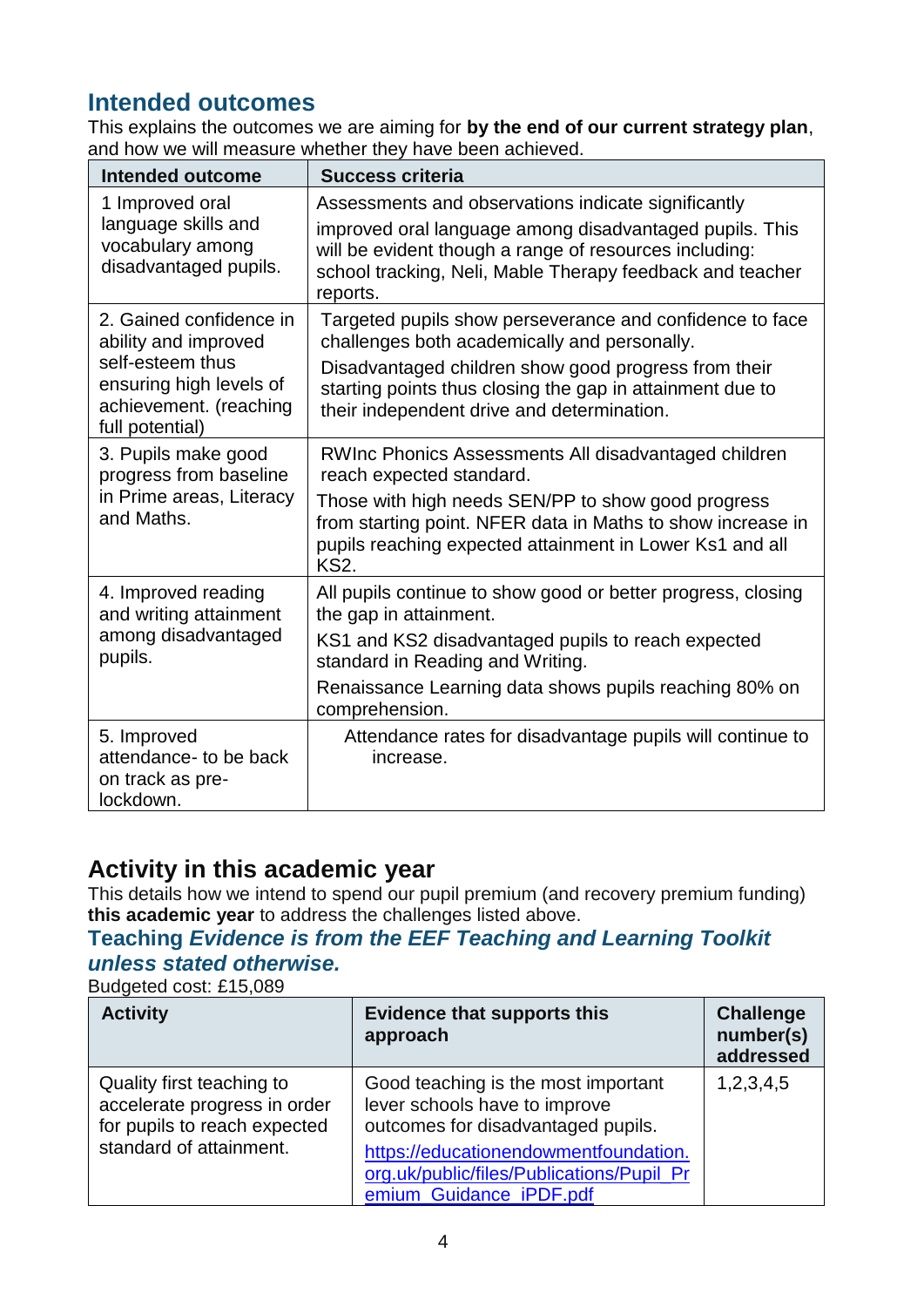#### **Targeted academic support**  *Evidence is from the EEF Teaching and Learning Toolkit unless stated otherwise.*

Budgeted cost: £6,126

| <b>Activity</b>                                                                                                                                                                        | Evidence that supports this approach                                                                                                                                                                                                                                             | <b>Challenge</b><br>number(s)<br>addressed                                |
|----------------------------------------------------------------------------------------------------------------------------------------------------------------------------------------|----------------------------------------------------------------------------------------------------------------------------------------------------------------------------------------------------------------------------------------------------------------------------------|---------------------------------------------------------------------------|
| <b>Teaching Assistant to</b><br>work with pupils in small<br>groups under direction<br>of the class teacher. The<br>class teacher is to work<br>with focus pupils during<br>this time. | Moderate impact for low cost. However,<br>with quality delivery from the class<br>teacher and TA more high impact is<br>expected.                                                                                                                                                | 1,3,4                                                                     |
| Mable (speech &<br>language therapy 8<br>units)                                                                                                                                        | Oral language intervention- Very high<br>impact for low cost. In this case the<br>costs are moderate as it is 1:1 but with a<br>qualified online speech and language<br>specialist.                                                                                              | 1,2 but will<br>monitor for<br>efffectiveness<br>in addressing<br>3 and 4 |
| Read Write Inc. online<br><b>Phonics</b>                                                                                                                                               | Individualised instruction- moderate<br>impact for low cost. This has been a<br>good tool for intervention w/quality TA's.<br>It has enhanced practice with TA's and<br>Phonics teachers.                                                                                        | 34                                                                        |
| Freckle Numeracy-<br>online access to<br>reinforce learning across<br>the Maths curriculum.                                                                                            | Mastery learning - high impact for very<br>*low cost. This programme of support is<br>monitored by teachers but does not<br>increase workload. Being accessible<br>online allows for work to be set for home<br>as well. *Online platform therefore we<br>this is moderate cost. | 3                                                                         |
| <b>SEN</b><br>equipment/materials for<br>nurture room                                                                                                                                  | Unclear impact - very low cost. We will<br>monitor as we feel this is vital for those<br>disadvantaged pupils with SEN needs.                                                                                                                                                    | $\overline{2}$                                                            |

### **Wider strategies** *Evidence is from the EEF Teaching and Learning Toolkit unless stated otherwise.*

#### Budgeted cost: £2,845

| <b>Activity</b>                                     | <b>Evidence that supports this</b><br>approach                                                                                                                            | <b>Challenge</b><br>number(s)<br>addressed |
|-----------------------------------------------------|---------------------------------------------------------------------------------------------------------------------------------------------------------------------------|--------------------------------------------|
| Mini first aid healthy minds 3-6yrs &<br>$7-11$ yrs | Social and emotional learning is<br>deemed to have moderate<br>impact for very low cost. The<br>self-regulation aspect of this<br>programme should have higher<br>impact. | 2,3,45                                     |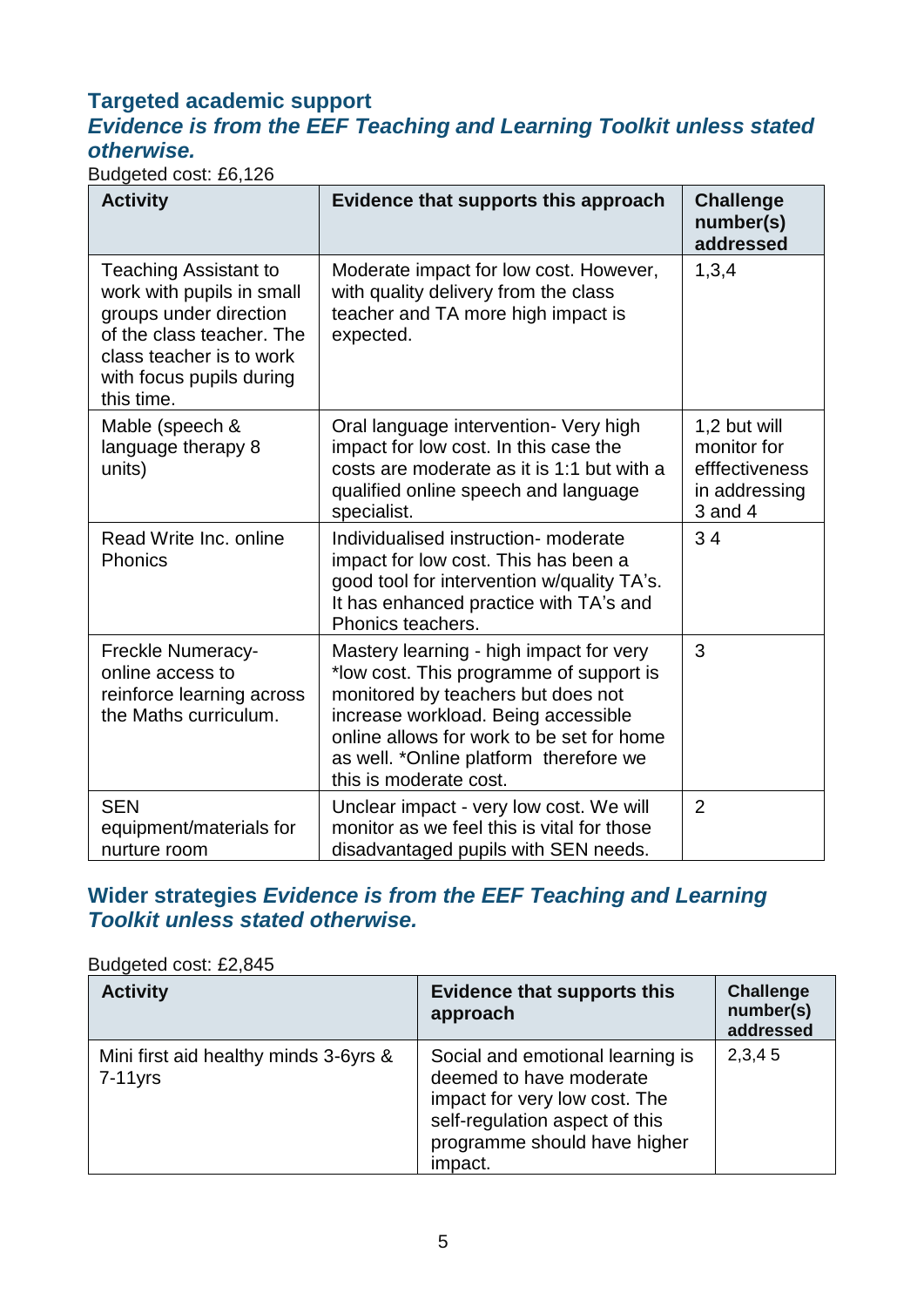| <b>Lincolnshire Music Service</b>                                                                                                                                                                     | Arts participation - moderate<br>impact for very low cost.<br>Additionally, whole class tuition<br>with a musical instrument will<br>enhance the impact from a<br>social and emotional standpoint. | $\overline{2}$ |
|-------------------------------------------------------------------------------------------------------------------------------------------------------------------------------------------------------|----------------------------------------------------------------------------------------------------------------------------------------------------------------------------------------------------|----------------|
| Attendance admin                                                                                                                                                                                      | *School based evidence - Low<br>cost - high impact in previous<br>vears.                                                                                                                           | 5              |
| Transport for PP pupil to attend<br>afterschool activities-<br>This does provide the opportunity for<br>disadvantaged pupils who come to<br>school in a taxi to have access to<br>after school clubs. | Low cost - unmeasured impact.<br>We have seen pupils being<br>engaged in activities which they<br>might not have the opportunity to<br>do at home after school,<br>particularly with peers.        | $\overline{2}$ |
| School uniform                                                                                                                                                                                        | Very low cost and unclear<br>impact. Positive for self-esteem.                                                                                                                                     | $\overline{2}$ |
| Free school meal vouchers (not<br>Covid related)                                                                                                                                                      | *School based evidence - Low<br>cost - rating as high impact due<br>to providing pupils with food                                                                                                  | $\overline{2}$ |
| Rewards (book tokens, magnets,<br>certificates)                                                                                                                                                       | *School based evidence - Low<br>cost - short term impact has<br>been seen in the past.                                                                                                             | 25             |

### **Total budgeted cost: £24,060**

#### **Additional provision from school fund and Cowbit Dole Trust:**

| Clothing<br>Out of school clothing provided for<br>pupils which | *School based evidence- Low<br>cost - rating as high impact due<br>to providing pupils with suitable<br>clothing. Particularly<br>appropriate socks and shoes. |  |
|-----------------------------------------------------------------|----------------------------------------------------------------------------------------------------------------------------------------------------------------|--|
| Cowbit Dole<br>2 Ipads                                          |                                                                                                                                                                |  |

#### **Additional provision from school budget:**

| School trip supplements | *School based evidence - low   | 25 |
|-------------------------|--------------------------------|----|
|                         | cost unclear impart - Provides |    |
|                         | disadvantaged pupils out of    |    |
|                         | school learning opportunities. |    |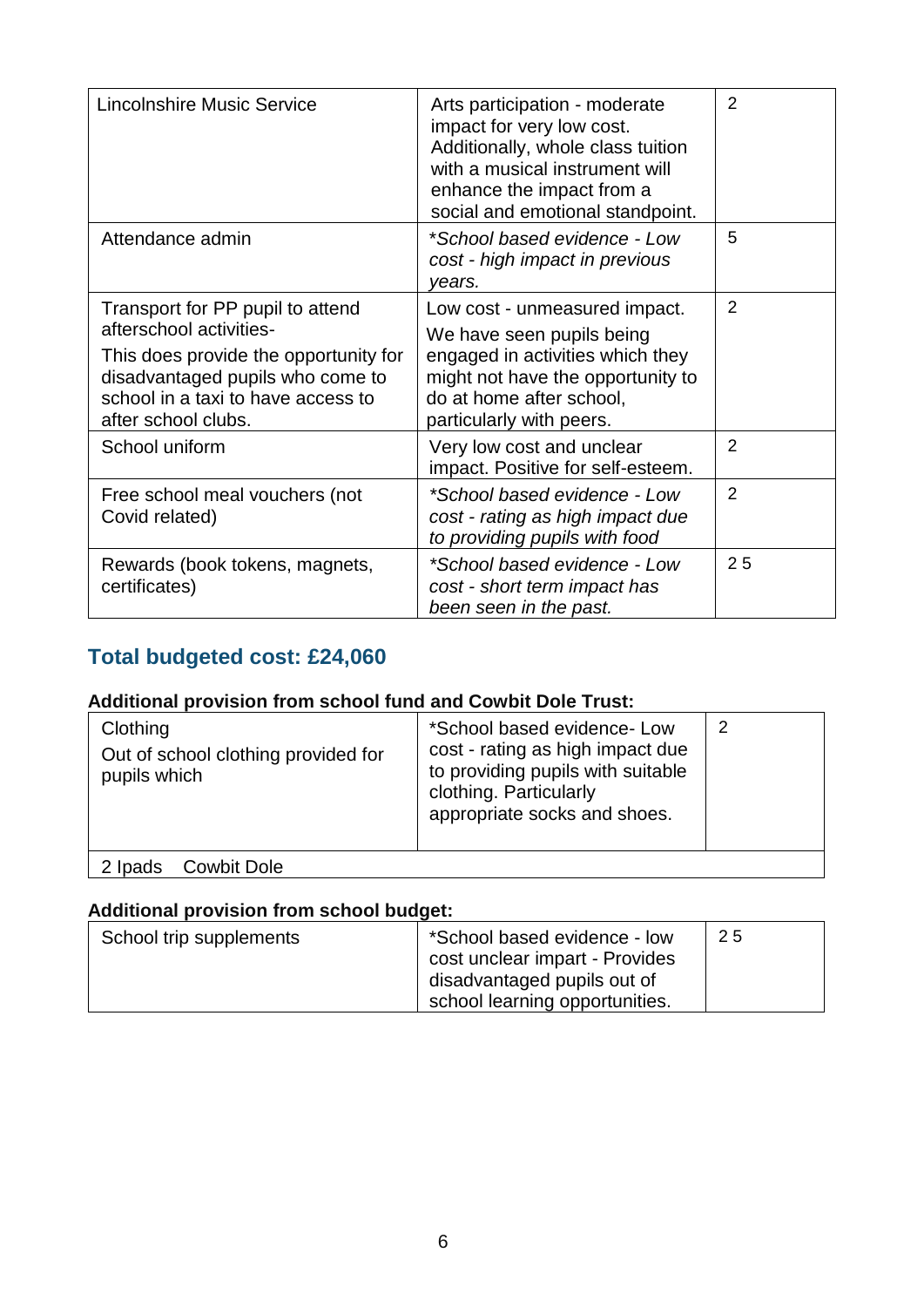# **Part B: Review of outcomes in the previous academic year**

## **Pupil premium strategy outcomes**

This details the impact that our pupil premium activity had on pupils in the 2020 to 2021 academic year.

Due to Covid-19, performance measures have not been published for 2020-2021. Teacher assessments were based on pupils' results NFER, past SATs, WRMaths, Phonics Screening and teacher knowledge. As with the national trend, disadvantaged pupils were affected more significantly than their peers. Certain groups of disadvantaged pupils were greatly affected by disruption to learning.

Targeted intervention using the RWInc Phonics boosting support showed rapid progress in the lower 20%. Writing overall showed pupils across the school had gaps in stamina for writing and writing across genres. Under the guidance of our English lead this gap was closing towards the end of July 2021 in Yrs 2, 3 and 6. Support is planned for ensuring the gaps in Writing are bridging in R, Y1 and Y4 as they move into the next academic year. (Two weeks summer school boosting enabled the class teacher to focus on stamina and to consolidate sentence structure).

Across the school we recognised a gap in Maths Reasoning and Problem solving. This was due to pupils not having direct face to face teaching and feedback. Attendance gaps in PP reappeared during 2020-21, particularly with PP children from certain groups. We are targeting this in 2021-22 and building resilience and enjoyment for learning. Where certain groups of PP attend regularly rapid progress was seen.

One group of vulnerable pupils which have shown progress but are well below Year Expectations are those PP children with high SEND needs. We are pleased with progress they are making from their starting points and will continue to provide support for them. Additionally, PP children not in other vulnerable groups are performing well including those working at/towards above expected levels - particularly in Reading and Maths.

## **Externally provided programmes**

| <b>Programme</b>                          | <b>Provider</b>                      |
|-------------------------------------------|--------------------------------------|
| <b>RWInc Phonics</b>                      | <b>Ruth Miskin</b>                   |
| <b>Get Spelling</b>                       |                                      |
| Accelerated Reader - STAR Reading -       | Renaissance Learning                 |
| <b>Early Literacy</b>                     |                                      |
| <b>Accelerated Maths - STAR Maths</b>     |                                      |
| Myon (online library linked to AR)        |                                      |
| Sports Clubs - lunchtime and after school | <b>Elite Sports</b>                  |
| <b>Purple Mash</b>                        | 2 Simple                             |
| <b>White Rose Maths</b>                   | <b>Trinity MAT</b>                   |
| Online Platform for learning,             | Classroom Dojo                       |
| communication and behaviour               |                                      |
| <b>Specialist Teacher</b>                 | <b>SST Team Lincs County Council</b> |
| <b>NTP</b>                                | Pearson                              |
| Writing moderation and support            | <b>Keystone Trust</b>                |
| Music and Teaching Online Platform        | Charanga Ltd                         |